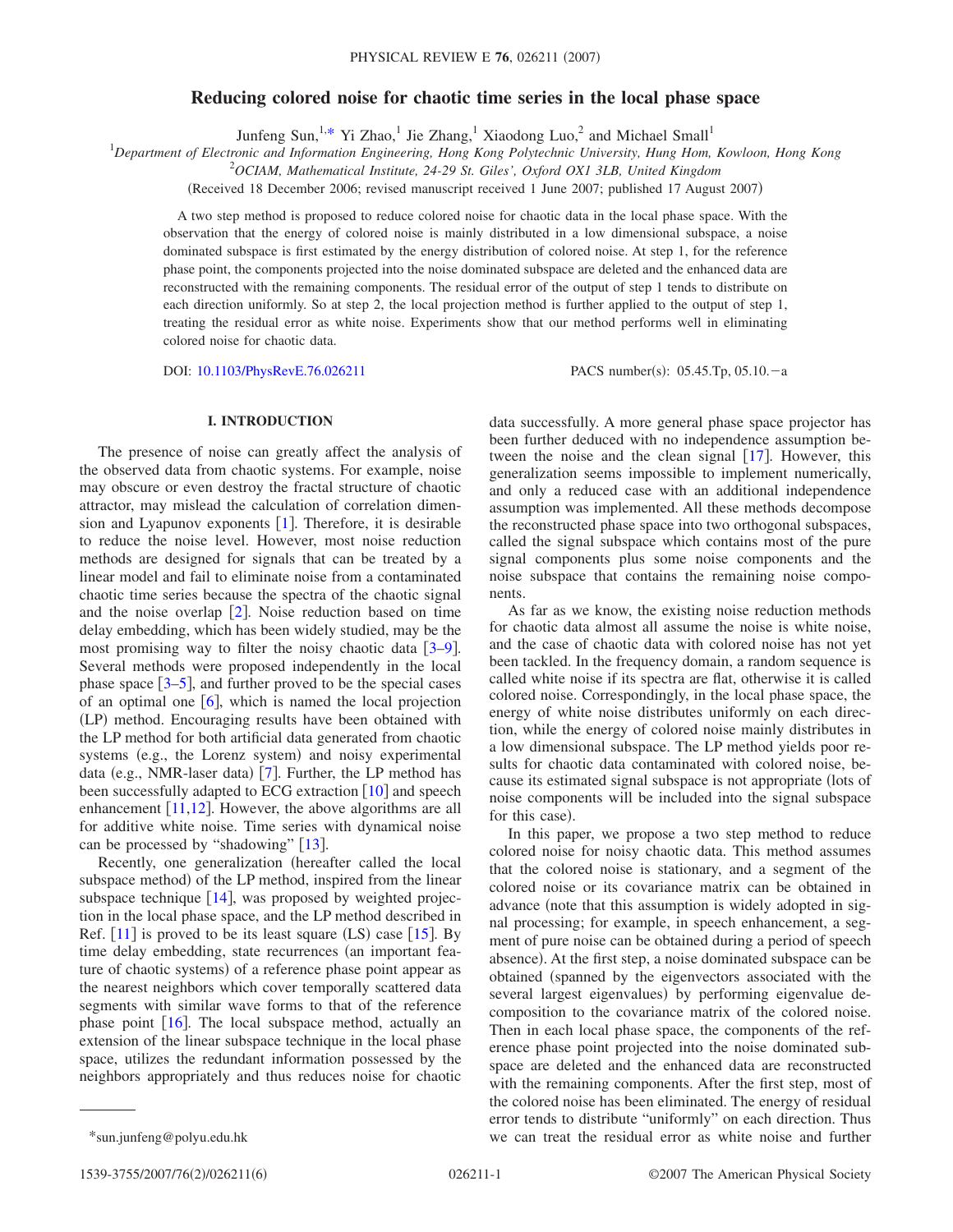apply the LP method to the output of the first step.

The organization of this paper is as follows. In Sec. II, the principle of noise reduction for chaotic data in the local phase space is reviewed, and a two step strategy is proposed to eliminate colored noise from noisy chaotic data. In Sec. III, noise reduction is performed for chaotic data with colored noise. Finally, some discussions and conclusions are given in Sec. IV.

### **II. PRINCIPLE OF THE METHOD**

Let  $z_n = s_n + w_n$  denote the time series contaminated by noise, where  $s_n$  is the clean data generated by a dynamical system and  $w_n$  is the additive noise. For a time series  $\{z_n\}_{n=1}^L$ with *L* samples, the phase points can be reconstructed by time delay embedding, i.e.,  $\{z_n\}_{n=1}^{L-(d-1)\tau}$ ,

$$
\mathbf{z}_n = [z_n, z_{n+\tau}, z_{n+2\tau}, \dots, z_{n+(d-1)\tau}]^T,
$$

where *d* is the embedding dimension,  $\tau$  is time delay, and  $(\cdot)^T$ denotes the transpose of a real matrix. The near neighborhood of the reference point  $z_n$  is defined as

$$
\mathbf{N}_n \triangleq \{ \mathbf{z}_k : ||\mathbf{z}_k - \mathbf{z}_n|| < \varepsilon, 1 \le k \le L - (d-1)\tau \},
$$

where  $\varepsilon$  is the size of the neighborhood.

# **A. The local projection method**

The LP method  $[6,11]$  $[6,11]$  $[6,11]$  $[6,11]$  assumes that the noise is white noise and the local phase space, i.e., the neighborhood  $N_n$  of the reference point  $z_n$ , can be divided into an *M*-dimensional signal subspace and a *d*−*M*--dimensional noise subspace, where  $M$  is the minimum embedding dimension of the dynamical system  $\lceil 18 \rceil$  $\lceil 18 \rceil$  $\lceil 18 \rceil$ . The signal subspace contains most of the clean signal plus a certain amount of the noise components, while the noise subspace contains most of the noise components and a certain, small, amount of the signal components. The energy of white noise is almost uniformly distributed on each direction of the local phase space. For a preset *M*, the noise subspace can be estimated by minimizing the total energy that is distributed in it. The minimization turns out to be the standard eigenvalue decomposition for the covariance matrix  $C_n$  of the neighborhood  $N_n$ , i.e.,

$$
\mathbf{C}_n \cdot \mathbf{u}_i - \lambda_i \mathbf{u}_i = 0. \tag{1}
$$

<span id="page-1-0"></span>The matrix  $\mathbf{C}_n$  is defined as  $\mathbf{C}_n = \frac{1}{N} \sum_{\mathbf{z}_k \in \mathbf{N}_n} \mathbf{x}_k \cdot \mathbf{x}_k^T$  with notation  $\mathbf{x}_k = \mathbf{z}_k - \overline{\mathbf{z}}_n$ , where  $\overline{\mathbf{z}}_n$  is the center of the neighborhood, i.e.,  $\overline{z}_n = \frac{1}{N} \sum_{z_k \in \mathbb{N}_n} z_k$ , and *N* is the number of neighbors in  $\mathbb{N}_n$ .

Sorting the eigenvalues  $\Lambda = diag(\lambda_1, \lambda_2, ..., \lambda_d)$  in descending order, the eigenvectors  $U_1 = [\mathbf{u}_1, \dots, \mathbf{u}_M]$ , associated with the *M* largest eigenvalues, span the signal subspace, and the eigenvectors  $\mathbf{U}_2 = [\mathbf{u}_{M+1}, \dots, \mathbf{u}_d]$ , corresponding to the *(d*−*M*) smallest eigenvalues, span the noise subspace, respectively. Then the phase vector  $z_n$  can be decomposed as

$$
\mathbf{z}_n = \overline{\mathbf{z}}_n + \mathbf{U}_1 \cdot \mathbf{U}_1^T (\mathbf{z}_n - \overline{\mathbf{z}}_n) + \mathbf{U}_2 \cdot \mathbf{U}_2^T (\mathbf{z}_n - \overline{\mathbf{z}}_n)
$$
 (2)

in the local phase space, where  $\mathbf{U}_1 \cdot \mathbf{U}_1^T(\mathbf{z}_n - \overline{\mathbf{z}}_n)$  and  $\mathbf{U}_2 \cdot \mathbf{U}_2^T(\mathbf{z}_n - \overline{\mathbf{z}}_n)$  are the projections of  $(\mathbf{z}_n - \overline{\mathbf{z}}_n)$  in the signal subspace and the noise subspace, respectively. Eliminating  $\mathbf{U}_2 \cdot \mathbf{U}_2^T(\mathbf{z}_n - \overline{\mathbf{z}}_n)$ , we obtain the enhanced signal vector

$$
\hat{\mathbf{s}}_n = \overline{\mathbf{z}}_n + \mathbf{U}_1 \cdot \mathbf{U}_1^T (\mathbf{z}_n - \overline{\mathbf{z}}_n). \tag{3}
$$

For chaotic data with colored noise, as the linear subspace technique suggests  $[14]$  $[14]$  $[14]$ , first, the noisy data can be whitened by multiplying a whitening matrix  $C_w^{-1/2}$ , where  $C_w$  is the covariance matrix of the colored noise. Then the whitened data can be processed as the case of white noise. Finally, a dewhitening strategy is performed. The enhanced signal vector can be expressed as

$$
\hat{\mathbf{s}}_n = \overline{\mathbf{z}}_n + \mathbf{C}_{w}^{1/2} \cdot \mathbf{U}_1 \cdot \mathbf{U}_1^T \cdot \mathbf{C}_{w}^{-1/2} (\mathbf{z}_n - \overline{\mathbf{z}}_n). \tag{4}
$$

<span id="page-1-2"></span>As each element of the time series  $\{z_n\}_{n=1}^L$  occurs as an entry of one of *d* successive phase vectors  $z_k$ ,  $k=n-(d$  $-1$ ) $\tau$ , ...,*n*, there are *d* enhanced entries which may be different in values. The arithmetic mean over these values is taken as the enhanced element  $\hat{s}_n$ . More details about the LP method and its generalization can be found in Refs.  $[11,15]$  $[11,15]$  $[11,15]$  $[11,15]$ .

#### **B. Reducing colored noise in the local phase space**

Before introducing our method, we will first demonstrate the difference of energy distribution in the local phase space for the cases of chaotic data with white noise and colored noise, respectively. Let  $U_t = [\mathbf{u}_1, \mathbf{u}_2, \dots, \mathbf{u}_{m_t}]$  span a subspace of the local phase space that is to be investigated, where  $m_t$  is the dimension of this subspace and  $\mathbf{u}_i$  is the eigenvector associated with the *i*th largest eigenvalue. For the reference phase point  $\mathbf{z}_n$ , we have  $\mathbf{z}_n - \overline{\mathbf{z}}_n = (\mathbf{s}_n - \overline{\mathbf{z}}_n) + \mathbf{w}_n$ . Then we can consider  $\|\mathbf{u}_i \cdot \mathbf{u}_i^T(\mathbf{s}_n - \overline{\mathbf{z}}_n)\|^2$  as the energy of signal components projected onto the direction  $\mathbf{u}_i$ , and  $\|\mathbf{u}_i \cdot \mathbf{u}_i^T \cdot \mathbf{w}_n\|^2$  as the energy of noise components projected onto the direction  $\mathbf{u}_i$  in the local phase space (here we just investigate the energy of the components after removing the geometric center of the neighborhood in the local phase space, so  $\|\mathbf{u}_i \cdot \mathbf{u}_i^T (\mathbf{s}_n - \overline{\mathbf{z}}_n)\|^2$  is not the absolute energy of the clean signal on direction  $\mathbf{u}_i$ ).

<span id="page-1-1"></span>Assume the clean signal  $\{s_n\}$  and the noise  $\{w_n\}$  are known. Here we take a 10 000 point sequence measured from the *x* component of the Lorenz system  $\lceil 19 \rceil$  $\lceil 19 \rceil$  $\lceil 19 \rceil$ 

$$
\begin{cases}\n\dot{x} = \sigma(y - x), \\
\dot{y} = (r - z)x - y, \\
\dot{z} = xy - bz,\n\end{cases}
$$
\n(5)

as the clean signal  $\{s_n\}$ , where  $(\sigma, r, b) = (10, 28, 8/3)$  and sample time interval is 0.04.

For chaotic data with additive white noise  $\{w_n\}$   $[w_n]$  $\sim N(0, 1)$  follows the normal distribution], we study two cases.

Case 1: The subspace  $U_t$  is estimated by the energy of the clean signal; i.e., the covariance matrix  $C_n$  in Eq. ([1](#page-1-0)) is estimated by  $C_n = \frac{1}{N} \sum_{\mathbf{z}_k \in \mathbf{N}_n} (\mathbf{s}_k - \overline{\mathbf{s}}_n)(\mathbf{s}_k - \overline{\mathbf{s}}_n)^T$ , where  $\overline{\mathbf{s}}_n$  $=\frac{1}{N}\sum_{\mathbf{z}_k \in \mathbf{N}_n} \mathbf{s}_k$  $=\frac{1}{N}\sum_{\mathbf{z}_k \in \mathbf{N}_n} \mathbf{s}_k$  $=\frac{1}{N}\sum_{\mathbf{z}_k \in \mathbf{N}_n} \mathbf{s}_k$ . As Fig. 1(a) indicates, the energy of the projection of the clean signal vector on the first several directions, i.e.,  $\|\mathbf{u}_i \cdot \mathbf{u}_i^T(\mathbf{s}_n - \overline{\mathbf{z}}_n)\|^2$ , is much larger than that of white noise. And the energy of white noise is almost projected onto each direction uniformly.

Case 2: The subspace  $U_t$  is estimated by the energy of the noisy signal; i.e., the covariance matrix  $C_n$  in Eq. ([1](#page-1-0)) is es-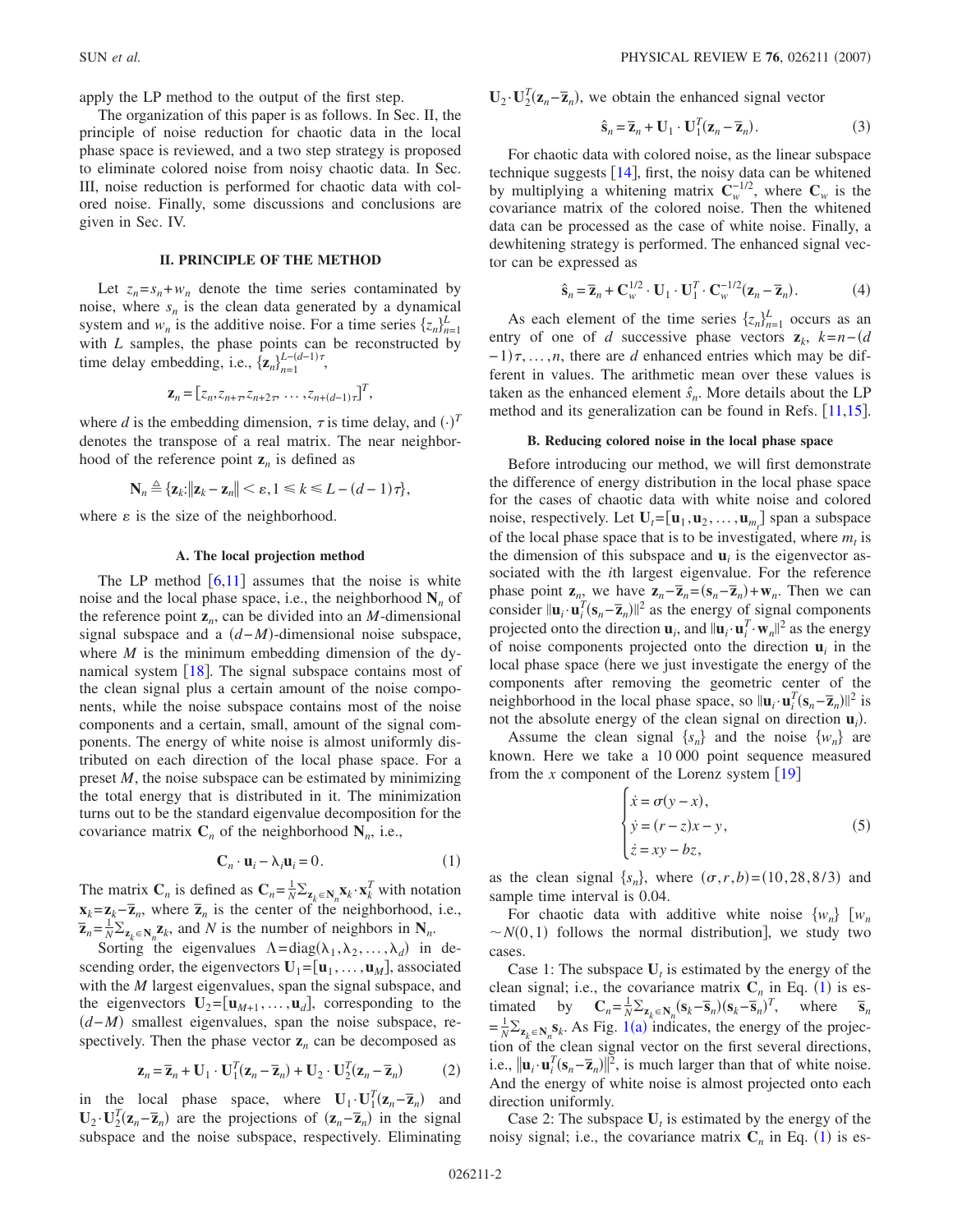<span id="page-2-0"></span>

FIG. 1. Energy of the projection of clean signal vector and noise on each direction, respectively. For each case, the signal-to-noise ratio (SNR) is 15 dB, the 20 nearest neighbors of each reference phase point are utilized, and only the average energy of the components projected onto the first  $20$  directions is plotted.  $\bigcirc$ :  $E(\|\mathbf{u}_i \cdot \mathbf{u}_i^T(\mathbf{s}_n - \overline{\mathbf{z}}_n)\|^2)$ ;  $\bullet$ :  $E(\|\mathbf{u}_i \cdot \mathbf{u}_i^T \cdot \mathbf{w}_n\|^2)$ , where  $E(\|\mathbf{u}_i \cdot \mathbf{u}_i^T \cdot \mathbf{w}_n\|^2)$  denotes the mean of  $\|\mathbf{u}_i \cdot \mathbf{u}_i^T \cdot \mathbf{w}_n\|^2$  over  $n = 1, ..., L - (d-1)\tau$ . (a) Case 1, with white noise; (b) case 2, with white noise; (c) case 3, with  $AR(3)$  noise; (d) case 4, with  $AR(3)$  noise; (e) case 5, with  $AR(3)$ noise; (f) case 6, the output of step 1 of our method.

timated by  $\mathbf{C}_n = \frac{1}{N} \sum_{\mathbf{z}_k \in \mathbf{N}_n} (\mathbf{z}_k - \overline{\mathbf{z}}_n)(\mathbf{z}_k - \overline{\mathbf{z}}_n)^T$  $\mathbf{C}_n = \frac{1}{N} \sum_{\mathbf{z}_k \in \mathbf{N}_n} (\mathbf{z}_k - \overline{\mathbf{z}}_n)(\mathbf{z}_k - \overline{\mathbf{z}}_n)^T$  $\mathbf{C}_n = \frac{1}{N} \sum_{\mathbf{z}_k \in \mathbf{N}_n} (\mathbf{z}_k - \overline{\mathbf{z}}_n)(\mathbf{z}_k - \overline{\mathbf{z}}_n)^T$ . As Fig. 1(b) indicates, the energy of the projection of the clean signal vector on the first several directions is larger than that of white noise, which is similar to case 1. The LP method can appropriately estimate the signal subspace by the energy of noisy data in the local phase space, because the energy of white noise is almost uniformly distributed on each direction. This has been verified by the performance of LP for chaotic data with white noise.

Further, we study three cases for chaotic data with colored noise generated from a three-order autoregressive process  $[AR(3)],$   $w_n = 0.8w_{n-1} - 0.5w_{n-2} + 0.6w_{n-3} + \epsilon_n$ , where  $\epsilon_n$  $\sim N(0, 1)$  follows the normal distribution.

Case 3: The subspace  $U_t$  is estimated by the energy of the clean signal, just as case [1](#page-2-0) does. As Fig.  $1(c)$  indicates, the energy of colored noise vector  $w<sub>n</sub>$  is not uniformly projected onto each direction.

Case 4: The subspace  $U_t$  is estimated by the energy of colored noise; i.e., the covariance matrix  $C_n$  in Eq. ([1](#page-1-0)) is estimated by  $\mathbf{C}_n = \frac{1}{N} \sum_{\mathbf{z}_k \in \mathbf{N}_n} (\mathbf{w}_k - \overline{\mathbf{w}}_n)(\mathbf{w}_k - \overline{\mathbf{w}}_n)^T$ , where  $\overline{\mathbf{w}}_n$  $=\frac{1}{N}\sum_{\mathbf{z}_k \in \mathbf{N}_n} \mathbf{w}_k$  $=\frac{1}{N}\sum_{\mathbf{z}_k \in \mathbf{N}_n} \mathbf{w}_k$  $=\frac{1}{N}\sum_{\mathbf{z}_k \in \mathbf{N}_n} \mathbf{w}_k$ . As Fig. 1(d) indicates, the energy of the colored noise vector  $w_n$  is mainly projected onto the first several directions, and only a certain, relatively small, amount of signal components are projected onto these directions, respectively. So if we estimate a noise dominated subspace in this way, and delete the components projected into this subspace, then most of the noise components can be reduced at the price of introducing a relatively small signal distortion.

Case 5: The subspace  $U_t$  is estimated by the energy of the noisy signal, as case 2 does. As Fig. [1](#page-2-0)(e) indicates, a certain, large, amount of noise components are projected into the subspace spanned by the first several directions. If we adopt the strategy of the LP method, i.e., estimating the signal subspace from the energy of the noisy signal, then a large amount of noise components will be included into the signal subspace, and thus cannot be reduced by projection.

With the above observations, the first step of our method follows.

*Step 1*. First, estimate the noise dominated subspace **U***ND* by performing eigenvalue decomposition to the covariance matrix  $C_{noise}$  of colored noise (note that this covariance matrix is estimated from a noise sequence obtained in advance, but with the assumption that the noise process is stationary, this covariance matrix can be used to substitute the one in case 4). Then in each local phase space, i.e., the neighborhood, the components projected into the noise dominated subspace are deleted and the enhanced phase vector can be reconstructed with the remaining components, i.e.,

$$
\hat{\mathbf{s}}_n = \overline{\mathbf{z}}_n + (\mathbf{I} - \mathbf{U}_{ND} \mathbf{U}_{ND}^T)(\mathbf{z}_n - \overline{\mathbf{z}}_n),
$$
\n(6)

where **I** is the identity matrix.

After step 1, the noise components projected into the noise dominated subspace have been eliminated. The energy of residual error (the difference between the clean signal and the output of step 1) tends to distribute "uniformly" on each direction. This can be confirmed as follows.

Case 6. The subspace  $U_t$  is estimated by the energy of the output of step [1](#page-2-0), as case 2 does. As Fig.  $1(f)$  indicates, the energy of the projection of the clean signal vector on the first several directions is much larger than that of the residual error after step 1. The energy of the residual error is more "uniformly" distributed compared with case 5, and similar with case 2.

With this observation, the second step of our method follows.

*Step 2*. Treat the residual error after step 1 as white noise, and apply the LP method to the output of step 1.

#### **III. NUMERICAL RESULTS**

We apply our method to time series measured from the Lorenz system  $[Eq. (5)]$  $[Eq. (5)]$  $[Eq. (5)]$ . It has been argued that the LP method can obtain better results by over-embedding with time delay  $\tau = 1$  and an appropriately longer embedding window  $[11,20,21]$  $[11,20,21]$  $[11,20,21]$  $[11,20,21]$  $[11,20,21]$ . While the embedding window cannot be set too long, otherwise there are not enough appropriate neighbors for the reference phase point (here the appropriate neighbors mean that the wave forms of the data segments covered by the neighbors are well matched that of the refer-ence phase point; see more discussions in Ref. [[16](#page-5-13)]). Thus a tradeoff of the length of the embedding window should be made. In this paper, we set  $d=80$  and  $\tau=1$ , and the first 20 nearest neighbors are used for each reference phase point. The covariance matrix  $C_{noise}$  of colored noise is estimated with 20 nonoverlapped noise sequences [each sequence has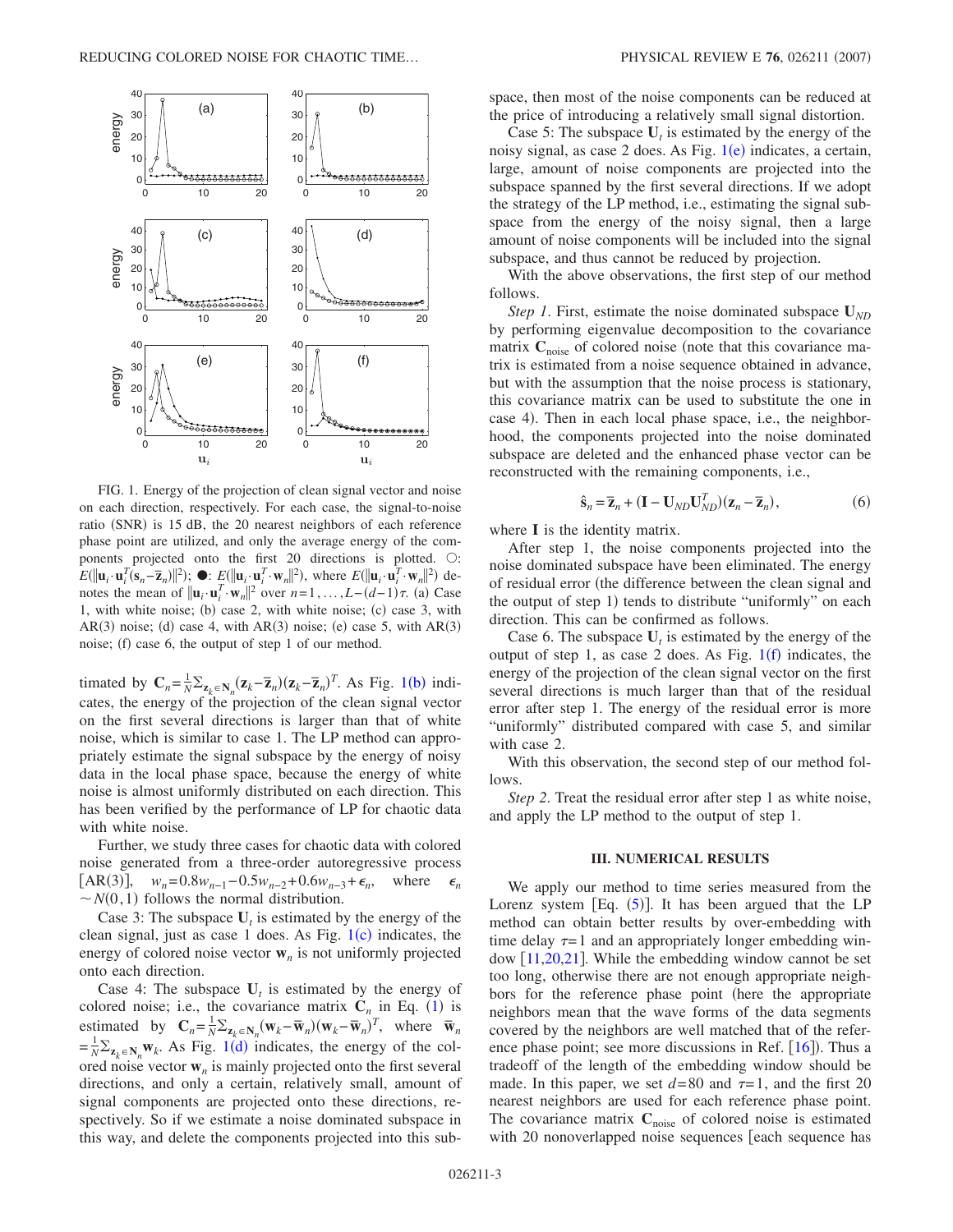<span id="page-3-0"></span>

FIG. 2. (Color online) Wave forms of (noisy) Lorenz time series. The thin black curves in panels  $(a)$ ,  $(b)$ ,  $(c)$ ,  $(d)$ , and  $(e)$  are the wave forms of the clean Lorenz time series, the noisy time series with  $10$  dB AR $(3)$  noise, the enhanced data by the LP method, the output of step 1, and the output of step 2 of our method, respectively. For comparison, the wave form of clean data in panel (a) is plotted with thick curves in panels (c), (d), (e), respectively.

 $(d-1)\tau+1$  points, equal to the length of the embedding win $dow$ ] generated from the  $AR(3)$  process (note that these noise sequences are not the noise sequences that are added to the Lorenz time series).

With eigenvalue decomposition to  $C_{noise}$ , the noise dominated subspace  $\mathbf{U}_{ND} = [\mathbf{u}_1, \mathbf{u}_2, \dots, \mathbf{u}_{m_w}]$ , spanned by the eigenvectors associated with the  $m_w$  largest eigenvalues, can be obtained, where  $m_w$  is the dimension of the noise dominated subspace. We have tried our method with different values of  $m_w$ . At the first step, as  $m_w$  decreases below 15, the performance becomes worse, because the energy of the projection of noise on each direction  $\mathbf{u}_i$  ( $1 \le i \le 15$ ) is bigger than that of the clean signal, while as  $m_w$  increases above 15, the performance varies little, because the energy of the projection of noise on each direction  $\mathbf{u}_i$  (15 < *i* ≤ 20) is almost equal to that of the clean signal. For data with high level noise,  $m_w$  should be set a little bigger. For simplicity, we set  $m_n$ = 20 for all cases. We perform the LP method [the first 20 neighbors are used,  $(d, \tau, M) = (80, 1, 8)$ , where *M* is set a values relatively bigger than the minimum embedding dimension to control the introduced signal distortion at a small level] for comparison [note that Eq. ([4](#page-1-2)) is difficult to be implemented, because with 20 segments of noise data and 80 dimensional embedding, the matrix  $C_w$  will be rank-deficient and matrix  $\mathbf{C}_{w}^{-1/2}$  cannot be obtained]. We have also tried the local subspace method  $[15]$  $[15]$  $[15]$  to chaotic data with colored noise, but the results are not better than that of the LP method. The method proposed by Luo *et al.* [[17](#page-5-14)] has been applied too, but as they had reported, the performance for chaotic data with colored noise is poor. So we do not present the results of these two methods here.

From Fig. [2,](#page-3-0) we can observe that most colored noise is deleted after step 2 of our method and the distortion with our method is much smaller than that of the enhanced data by the LP method. From Fig. [3,](#page-3-1) this can be more obviously observed in the reconstructed phase space. A more comprehensive comparison is summarized in Table [I.](#page-3-2) We can see that

<span id="page-3-1"></span>

FIG. 3. Attractors reconstructed by time delay embedding with  $\tau$ =4. The data used in panels (a), (b), (c), and (d) are the same data that are used in Figs.  $2(a)-2(c)$  $2(a)-2(c)$  and  $2(e)$ , respectively.

significant SNR gains are obtained by our method, outperforming the LP method much for the case the Lorenz time series is contaminated by the noise generated from the  $AR(3)$ process.

We further test our method with two other typical colored noise. One is pink noise, which is generated by a model proposed to explain the physics of  $1/f$  noise  $[22,23]$  $[22,23]$  $[22,23]$  $[22,23]$ . Another noise is surrogate data generated by shuffling the phase of the Lorenz sequence  $[24]$  $[24]$  $[24]$ , and thus with almost the same power spectra of the original Lorenz sequence. By phase shuffling, the deterministic structure is destroyed in the surrogate data, and thus it is used as noise in this paper. Their power spectra are plotted in Fig. [4.](#page-4-0) From the figure, we can see that it is difficult to separate the pink noise and the phase shuffled data, as well as the  $AR(3)$  noise, from the Lorenz time series in the frequency domain, because their spectra extensively overlap in the low frequency region. However, our method works well for the Lorenz time series with pink noise and phase shuffled surrogate data, as Tables  $\overline{II}$  $\overline{II}$  $\overline{II}$  and  $\overline{III}$  $\overline{III}$  $\overline{III}$ indicate. For the case with phase shuffled surrogate data, a good result can be obtained even with only the first step of our method. Our method has also been tested with the contaminated Rössler time series (measured from the *x* component of the Rössler system  $[25]$  $[25]$  $[25]$  with time interval 0.2), and about  $3-5$  dB SNR gains can be obtained for different noise level.

Noisy speech with additive white noise has been successfully enhanced by the LP method based on its deterministic

<span id="page-3-2"></span>TABLE I. Performance of noise reduction for the noisy Lorenz time series with colored noise generated by AR(3). Ten sequences (each  $10\,000$  points) are measured from  $x$  components of the Lorenz system with the same parameters but different initial condition. The four columns from left to right are the SNR of the original noisy data, the output of step 1, the output of step 2, and the enhanced data by the LP method, respectively.

| Noisy data<br>(dB) | step 1<br>(dB)   | step 2<br>(dB)   | LP<br>(dB)       |
|--------------------|------------------|------------------|------------------|
| 15                 | $19.47 \pm 0.14$ | $21.91 \pm 0.31$ | $16.98 \pm 0.46$ |
| 10                 | $13.86 \pm 0.10$ | $16.49 \pm 0.57$ | $12.14 \pm 0.57$ |
| 5                  | $7.70 \pm 0.10$  | $9.85 \pm 0.55$  | $7.15 \pm 0.63$  |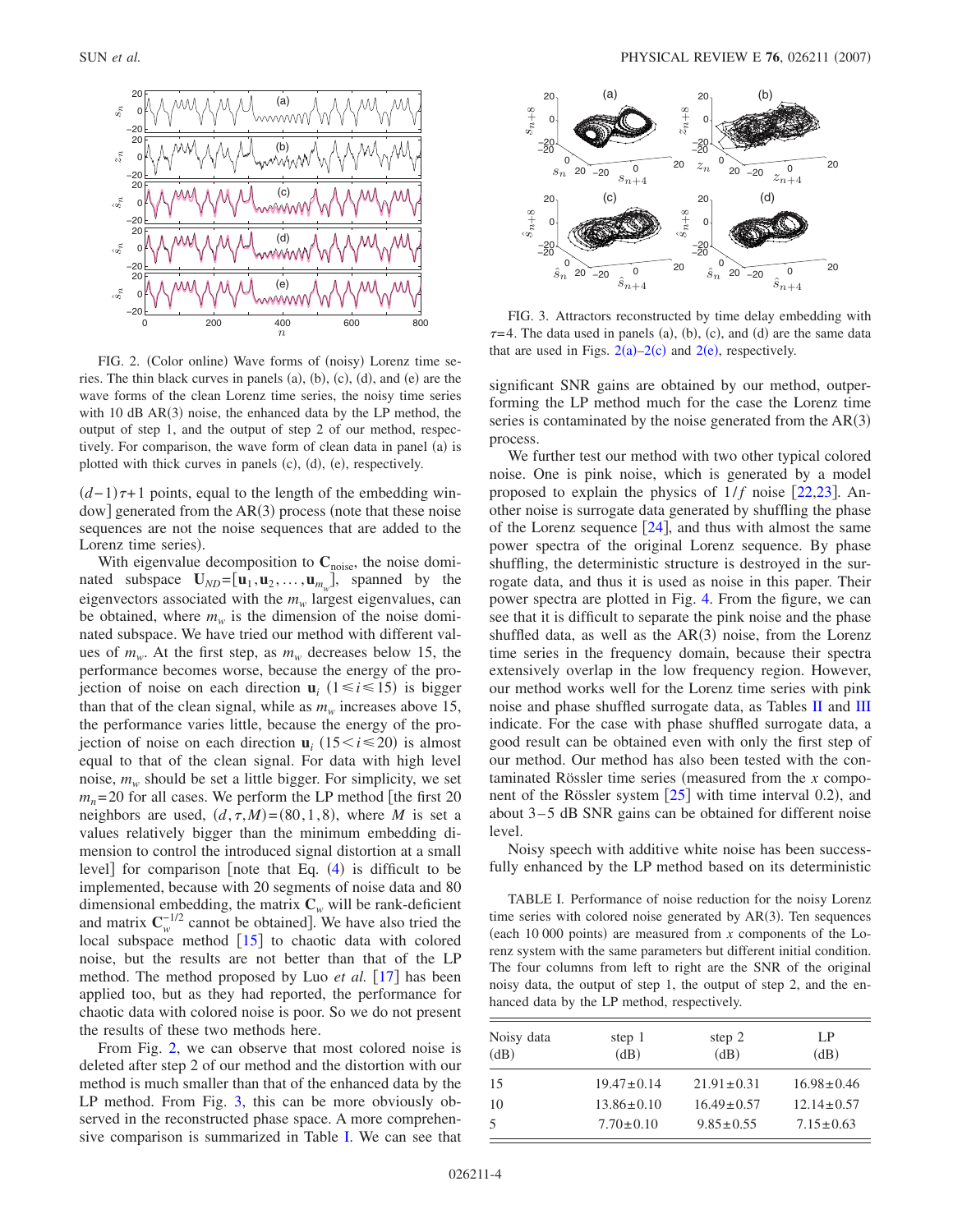<span id="page-4-0"></span>

FIG. 4. (Color online) The power spectra of Lorenz time series, phase shuffled surrogate data of Lorenz times series, AR(3) noise, pink noise, and white noise. Each data have 10 000 samples, and their spectra are estimated by the periodogram averaging method [ $22$ ]; i.e., the data are divided into 10 blocks (each block has  $1000$ samples), the spectra of each block are estimated by periodogram, and the average of the spectra of these blocks is taken as the final spectra. The spectra are offset vertically for clarity, and the scale in the vertical axis is therefore arbitrary.

feature  $[11,12]$  $[11,12]$  $[11,12]$  $[11,12]$ . To further verify our method, we apply it to ten speech sequences five vowels, /*a*/, /*e*/, /*i*/, /*o*/, and /*u*/, articulated at normal speed by one male speaker and one female speaker, respectively, and recorded with 8 kHz sampling rate and 16 bits quantization) added with environmental noise measured in a running car. The results are summarized in Table [IV.](#page-4-3)

## **IV. DISCUSSION AND CONCLUSION**

We first investigated the pattern of energy distribution on each direction in the local phase space, and observed that for chaotic data with white noise, it is appropriate to estimate the signal subspace by the energy distribution of noisy data, while for the case with colored noise, the signal subspace estimated by the energy of noisy data may include considerable noise projection, because the energy of colored noise is mainly distributed in a low dimensional subspace. With these observations, we devised a two step strategy to delete colored noise for noisy chaotic data. At step 1, a noise dominated subspace which contains most of the noise components

<span id="page-4-1"></span>TABLE II. Performance of noise reduction for the noisy Lorenz time series (ten sequences, each 10 000 points) with pink noise.

| Noisy data<br>(dB) | Step 1<br>(dB)   | Step 2<br>(dB)   | LP<br>(dB)       |
|--------------------|------------------|------------------|------------------|
| 15                 | $19.40 \pm 0.23$ | $20.32 \pm 0.30$ | $15.80 \pm 0.08$ |
| 10                 | $13.65 \pm 0.18$ | $14.40 \pm 0.26$ | $10.85 \pm 0.09$ |
| .5                 | $7.44 \pm 0.14$  | $8.03 \pm 0.21$  | $5.85 \pm 0.97$  |

<span id="page-4-2"></span>TABLE III. Performance of noise reduction for the noisy Lorenz time series (ten sequences, each 10 000 points) with its phase shuffled surrogate data.

| Noisy data<br>(dB) | Step 1<br>(dB)   | Step 2<br>(dB)   | LP<br>(dB)       |
|--------------------|------------------|------------------|------------------|
| 15                 | $20.21 \pm 0.45$ | $20.24 \pm 0.44$ | $15.24 \pm 0.04$ |
| 10                 | $14.97 \pm 0.33$ | $14.97 \pm 0.33$ | $10.22 \pm 0.04$ |
| 5                  | $8.23 \pm 0.23$  | $8.23 \pm 0.23$  | $5.09 \pm 0.02$  |

and a certain, small, amount of signal components is estimated by the energy distribution of colored noise. Then for a reference phase point, the components projected into the noise dominated subspace are eliminated and the enhanced data are reconstructed with the remaining components. After step 1, the energy of the residual error tends to distribute uniformly on each direction. So at step 2, we treat the residual error as white noise and apply the LP method to the output of step 1.

We applied this two step strategy to the noisy Lorenz time series, and the noisy Rössler time series, which are contaminated by noise generated by AR(3) process, pink noise, and phase shuffled surrogate data, respectively. We also enhanced the noisy speech contaminated by the environmental noise measured in a car. Experiments show that our method can reduce colored noise significantly, and is superior to the LP method in reducing colored noise for noisy chaotic data.

Generally, we can consider time delay embedding as a transform from time domain to phase space. If the colored noise is mainly distributed in a certain noise subspace, and the signal is mainly distributed in a signal subspace which is orthogonal to the noise subspace, we can delete the noise by nulling out the noise subspace, just as the frequency domain methods filter the out-band spectra of noise. Some noise components are also, possibly, distributed in the same subspace of the signal. We cannot reduce these noise components effectively, just as the frequency domain methods can not eliminate in-band noise well. So to say whether our method is applicable to a certain contaminated signal, the analysis of energy distribution in the local phase space should be performed first. But the representation of the signal in the local phase space is not so obvious as the representation in the frequency domain. And the energy

<span id="page-4-3"></span>TABLE IV. Performance of noise reduction for the noisy speech with environmental noise measured in a car.

| Noisy data<br>(dB) | Step 1<br>(dB)   | Step 2<br>(dB)   | LP<br>(dB)       |
|--------------------|------------------|------------------|------------------|
| 15                 | $18.72 \pm 0.80$ | $19.51 \pm 1.28$ | $17.92 \pm 0.66$ |
| 10                 | $13.73 \pm 0.60$ | $15.80 \pm 0.75$ | $13.20 \pm 0.58$ |
| 5                  | $8.10 \pm 0.54$  | $10.68 \pm 0.97$ | $8.21 \pm 0.61$  |